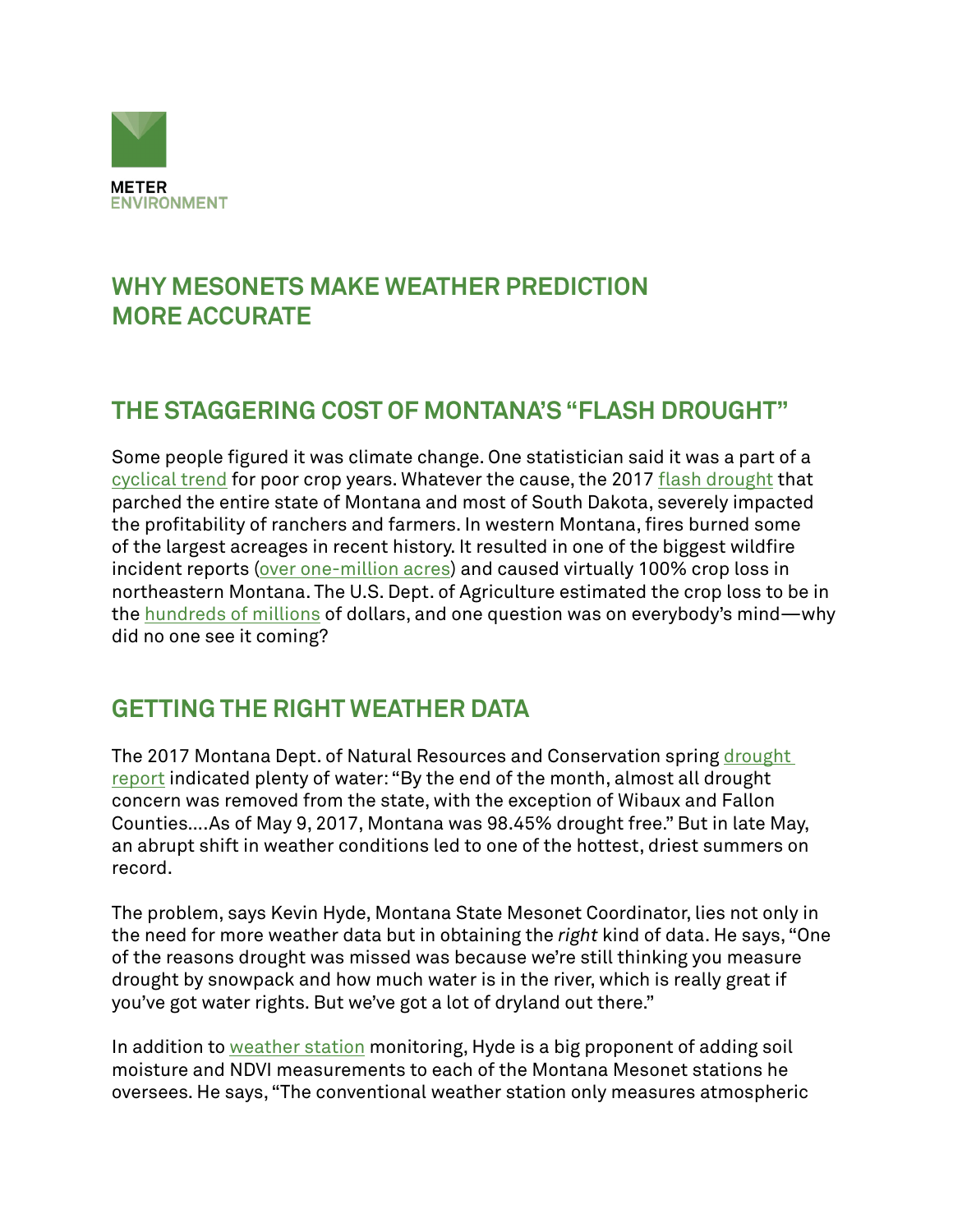conditions. But ultimately, to make any decisions, we've got to know not just how much water comes into the system, but how much goes into the soil. And even that's not enough…because what we really need to know is how the water situation is going to affect plants."

Hyde says more data are needed to warn growers and ranchers about upcoming weather risks. He points to the fact that increasing evapotranspiration got missed leading up to the summer of 2017. "We realized that if we were looking carefully at reference ET, we might have seen it about a month earlier. What would people have done? They would have changed their calf purchases. They would have figured out what kind of forage they needed to buy. These are the types of decisions people can make if they know the information sooner."



**Figure 1.** TEROS 12 soil moisture sensor

## **WAS THE DROUGHT OVER? SOIL MOISTURE ILLUMINATES THE BIGGER PICTURE**

Heavy rains came mid-September of 2017, which led some people to believe the drought was over. However, changes in soil moisture told a different story. Very little of the rain made it into the soil. "At the Havre, MT station you can see we had some heavy precipitation events. Then we had early October snows. So people expected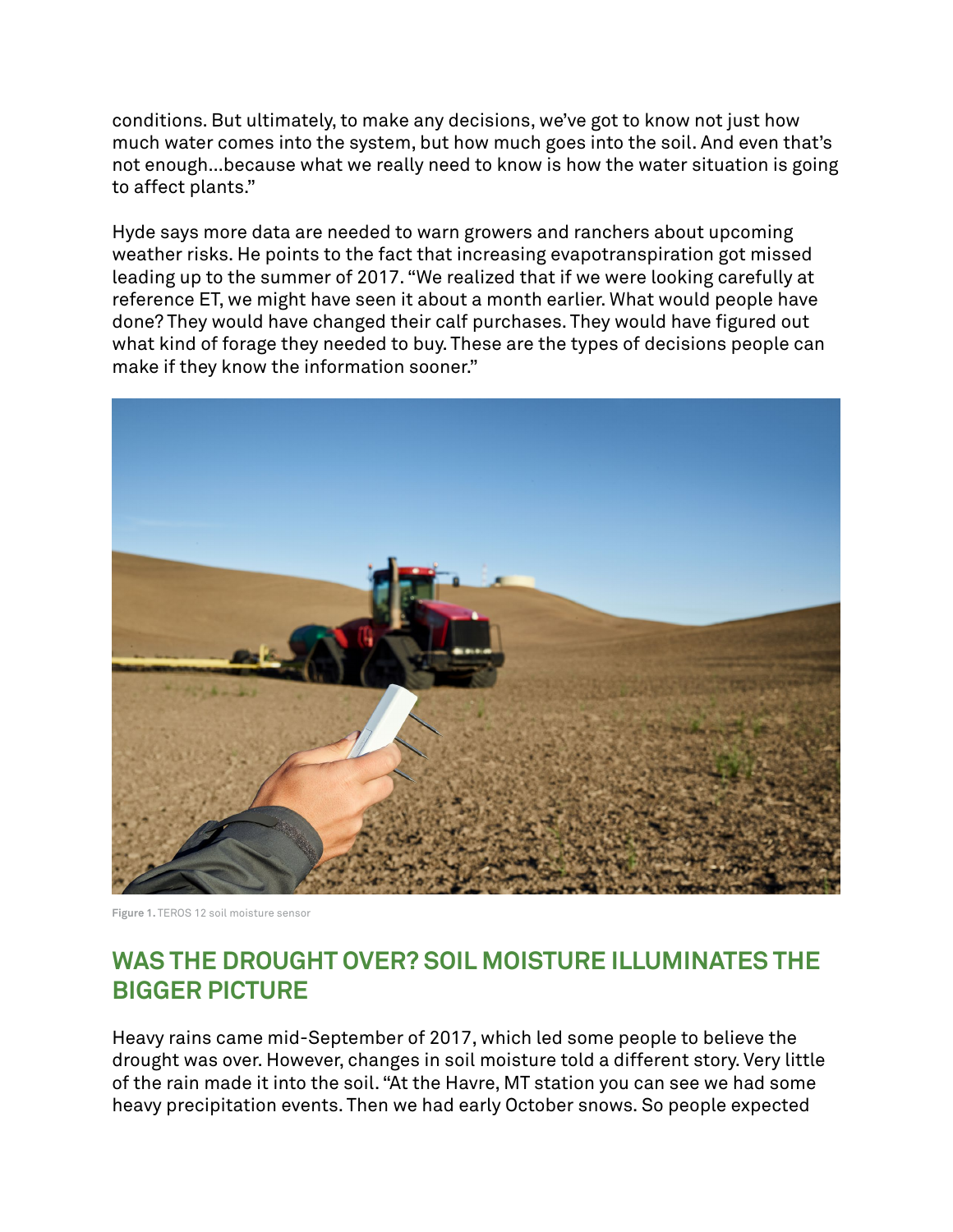good soil water recharge. But at the end of the day, we didn't get it. On Sept.15th, we had a big [soil moisture](https://www.metergroup.com/meter_knowledgebase/which-soil-sensor-is-perfect-for-you/) response at the surface but only a marginal response at 8 inches." The melt of early October snows onto the soil, still damp from the September rain, drained to 20 inches or more. But as the snowmelt dissipated there was minimal net gain going into the winter.



Figure 2. Soil moisture traces at the Havre, MT weather station using METER [soil moisture sensors](https://www.metergroup.com/meter_knowledgebase/which-soil-sensor-is-perfect-for-you/)

# **PREDICTIVE MODELS NEED MORE COVERAGE TO BE EFFECTIVE**

Typically in the U.S., the National Weather Service (a division of NOAA) puts out a network of weather monitoring stations spaced out across the country, and that data gets fed into forward-looking models that help predict the weather. Dr. Doug Cobos, research scientist at METER says, "What people are finding out is that putting in a sparse network of very expensive systems has done really well. It's been a good thing. But the spatial gaps in those networks are a problem, especially for agriculture producers and ranchers. They need to know what's happening where they are."

Hyde agrees, adding that we need better predictive tools that help growers and ranchers make practical decisions based on data rather than guessing. "January 1st is when the decision has to be made—do I buy cows? Do I sell cows? Do I need more pasture? But many predictions start on April 1st. As one rancher puts it, 'We don't bother with Las Vegas. We sit around the dining room table at the beginning of the year and put a million dollars on one shot.'"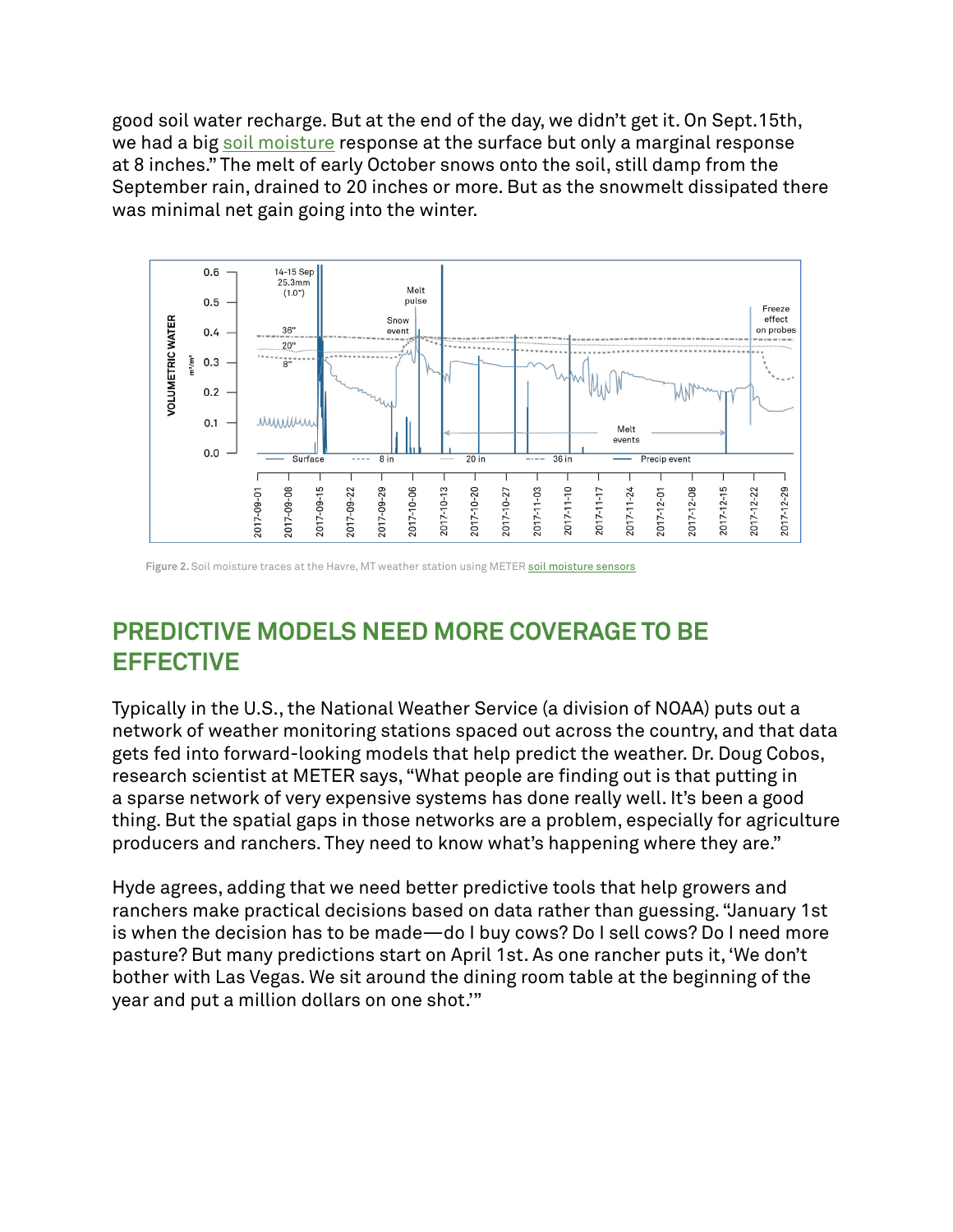# **MESONETS IMPROVE SPATIAL DISTRIBUTION**

Mesonets present a practical solution for the need to fill in data gaps between large, complex weather stations. The Montana Mesonet currently has 57 stations interspersed throughout the state, and through partnerships with both the public and private sector, they're adding more stations every year.

At each location, the Montana Mesonet team installs METER [ATMOS 41](https://www.metergroup.com/meter_products/atmos-41-weather-station/) all-inone weather stations, [soil moisture sensors](https://www.metergroup.com/environment/products/?product_category=9534), [NDVI sensors](https://www.metergroup.com/meter_knowledgebase/buy-browse-meter-legacy-canopy-measurement-sensors/) and [data loggers](https://www.metergroup.com/meter_products/zl6/) that integrate with [ZENTRA Cloud:](https://www.metergroup.com/environment/zentra-cloud/) an easy-to-use web software that seamlessly integrates into third-party applications through an API. He says the system enables better spatial distribution and reliability. "When we were deciding on equipment we asked ourselves: What kind of technology should we use? It had to provide high data integrity. It had to be easy to deploy and maintain. And it had to be cost effective. There's not a lot of people in that sector. METER systems are low profile, they're affordable, and the reliability is there. I look at some other mesonets, and they cannot afford to build out further because they are relying on large, complex, expensive systems. That's where the METER system comes into play."



**Figure 3.** ATMOS 41 microclimate weather station

## **BETTING ON THE FUTURE**

The Mesonet team and its partners are excited to see how their data will mesh with the available predictive tools to be the most useful and practical for growers and ranchers throughout the state, and they realize that there is still much work to do. "It's not enough just to get the instrumentation out there. The overall crux is: how do we build the information network, and how do we build a relationship with the producers so that we can have an iterative and interactive conversation?" says Hyde,